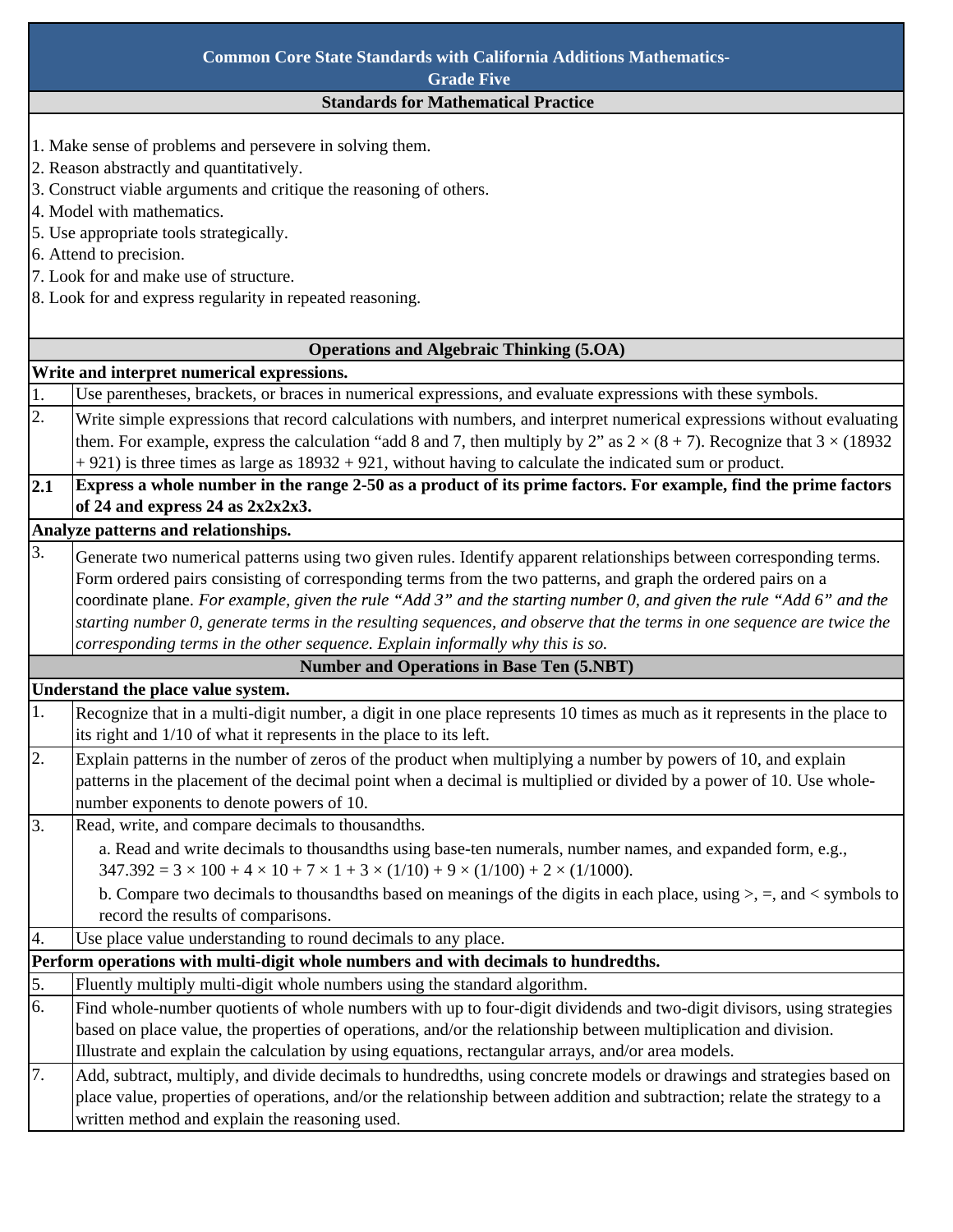|                                                                       | <b>Number and Operations—Fractions (5.NF)</b>                                                                                                                                                                                                                                                                                                                                                                                                                                                                                                                                                                                                                                                                  |  |  |  |
|-----------------------------------------------------------------------|----------------------------------------------------------------------------------------------------------------------------------------------------------------------------------------------------------------------------------------------------------------------------------------------------------------------------------------------------------------------------------------------------------------------------------------------------------------------------------------------------------------------------------------------------------------------------------------------------------------------------------------------------------------------------------------------------------------|--|--|--|
| Use equivalent fractions as a strategy to add and subtract fractions. |                                                                                                                                                                                                                                                                                                                                                                                                                                                                                                                                                                                                                                                                                                                |  |  |  |
| 1.                                                                    | Add and subtract fractions with unlike denominators (including mixed numbers) by replacing given fractions with<br>equivalent fractions in such a way as to produce an equivalent sum or difference of fractions with like denominators.<br>For example, $2/3 + 5/4 = 8/12 + 15/12 = 23/12$ . (In general, $a/b + c/d = (ad + bc)/bd$ .)                                                                                                                                                                                                                                                                                                                                                                       |  |  |  |
| 2.                                                                    | Solve word problems involving addition and subtraction of fractions referring to the same whole, including cases of<br>unlike denominators, e.g., by using visual fraction models or equations to represent the problem. Use benchmark<br>fractions and number sense of fractions to estimate mentally and assess the reasonableness of answers. For example,<br>recognize an incorrect result $2/5 + 1/2 = 3/7$ , by observing that $3/7 < 1/2$ .                                                                                                                                                                                                                                                             |  |  |  |
|                                                                       | Apply and extend previous understandings of multiplication and division to multiply and divide fractions.                                                                                                                                                                                                                                                                                                                                                                                                                                                                                                                                                                                                      |  |  |  |
| 3.                                                                    | Interpret a fraction as division of the numerator by the denominator $(a/b = a \div b)$ . Solve word problems involving<br>division of whole numbers leading to answers in the form of fractions, mixed numbers, or decimal fractions, e.g., by<br>using visual fraction models or equations to represent the problem. For example, interpret 3/4 as the result of dividing<br>3 by 4, noting that 3/4 multiplied by 4 equals 3, and that when 3 wholes are shared equally among 4 people each<br>person has a share of size 3/4. If 9 people want to share a 50-pound sack of rice equally by weight, how many pounds<br>of rice should each person get? Between what two whole numbers does your answer lie? |  |  |  |
| 4.                                                                    | Apply and extend previous understandings of multiplication to multiply a fraction or whole number by a fraction.                                                                                                                                                                                                                                                                                                                                                                                                                                                                                                                                                                                               |  |  |  |
|                                                                       | a. Interpret the product $(a/b) \times q$ as a parts of a partition of q into b equal parts; equivalently, as the result of a<br>sequence of operations $a \times q \div b$ . For example, use a visual fraction model to show (2/3) $\times$ 4 = 8/3, and create a<br>story context for this equation. Do the same with $(2/3) \times (4/5) = 8/15$ . (In general, $(a/b) \times (c/d) = ac/bd$ .)<br>b. Find the area of a rectangle with fractional side lengths by tiling it with unit squares of the appropriate unit<br>fraction side lengths, and show that the area is the same as would be found by multiplying the side lengths. Multiply                                                            |  |  |  |
|                                                                       | fractional side lengths to find areas of rectangles, and represent fraction products as rectangular areas.                                                                                                                                                                                                                                                                                                                                                                                                                                                                                                                                                                                                     |  |  |  |
| 5.                                                                    | Interpret multiplication as scaling (resizing), by:<br>a. Comparing the size of a product to the size of one factor on the basis of the size of the other factor, without<br>performing the indicated multiplication.<br>b. Explaining why multiplying a given number by a fraction greater than 1 results in a product greater than the given<br>number (recognizing multiplication by whole numbers greater than 1 as a familiar case); explaining why<br>multiplying a given number by a fraction less than 1 results in a product smaller than the given number; and relating                                                                                                                              |  |  |  |
|                                                                       | the principle of fraction equivalence $a/b = (n \times a)/(n b)$ to the effect of multiplying $a/b$ by 1.                                                                                                                                                                                                                                                                                                                                                                                                                                                                                                                                                                                                      |  |  |  |
| 6.                                                                    | Solve real world problems involving multiplication of fractions and mixed numbers, e.g., by using visual fraction<br>models or equations to represent the problem.                                                                                                                                                                                                                                                                                                                                                                                                                                                                                                                                             |  |  |  |
| $\overline{7}$                                                        | Apply and extend previous understandings of division to divide unit fractions by whole numbers and whole numbers by<br>unit fractions.*1                                                                                                                                                                                                                                                                                                                                                                                                                                                                                                                                                                       |  |  |  |
|                                                                       | a. Interpret division of a unit fraction by a non-zero whole number, and compute such quotients. For example, create<br>a story context for $(1/3) \div 4$ , and use a visual fraction model to show the quotient. Use the relationship between<br>multiplication and division to explain that $(1/3) \div 4 = 1/12$ because $(1/12) \times 4 = 1/3$ .                                                                                                                                                                                                                                                                                                                                                         |  |  |  |
|                                                                       | b. Interpret division of a whole number by a unit fraction, and compute such quotients. For example, create a story<br>context for $4 \div (1/5)$ , and use a visual fraction model to show the quotient. Use the relationship between<br>multiplication and division to explain that $4 \div (1/5) = 20$ because $20 \times (1/5) = 4$ .                                                                                                                                                                                                                                                                                                                                                                      |  |  |  |
|                                                                       | c. Solve real world problems involving division of unit fractions by non-zero whole numbers and division of whole<br>numbers by unit fractions, e.g., by using visual fraction models and equations to represent the problem. For<br>example, how much chocolate will each person get if 3 people share 1/2 lb of chocolate equally? How many 1/3-cup<br>servings are in 2 cups of raisins?                                                                                                                                                                                                                                                                                                                    |  |  |  |
|                                                                       |                                                                                                                                                                                                                                                                                                                                                                                                                                                                                                                                                                                                                                                                                                                |  |  |  |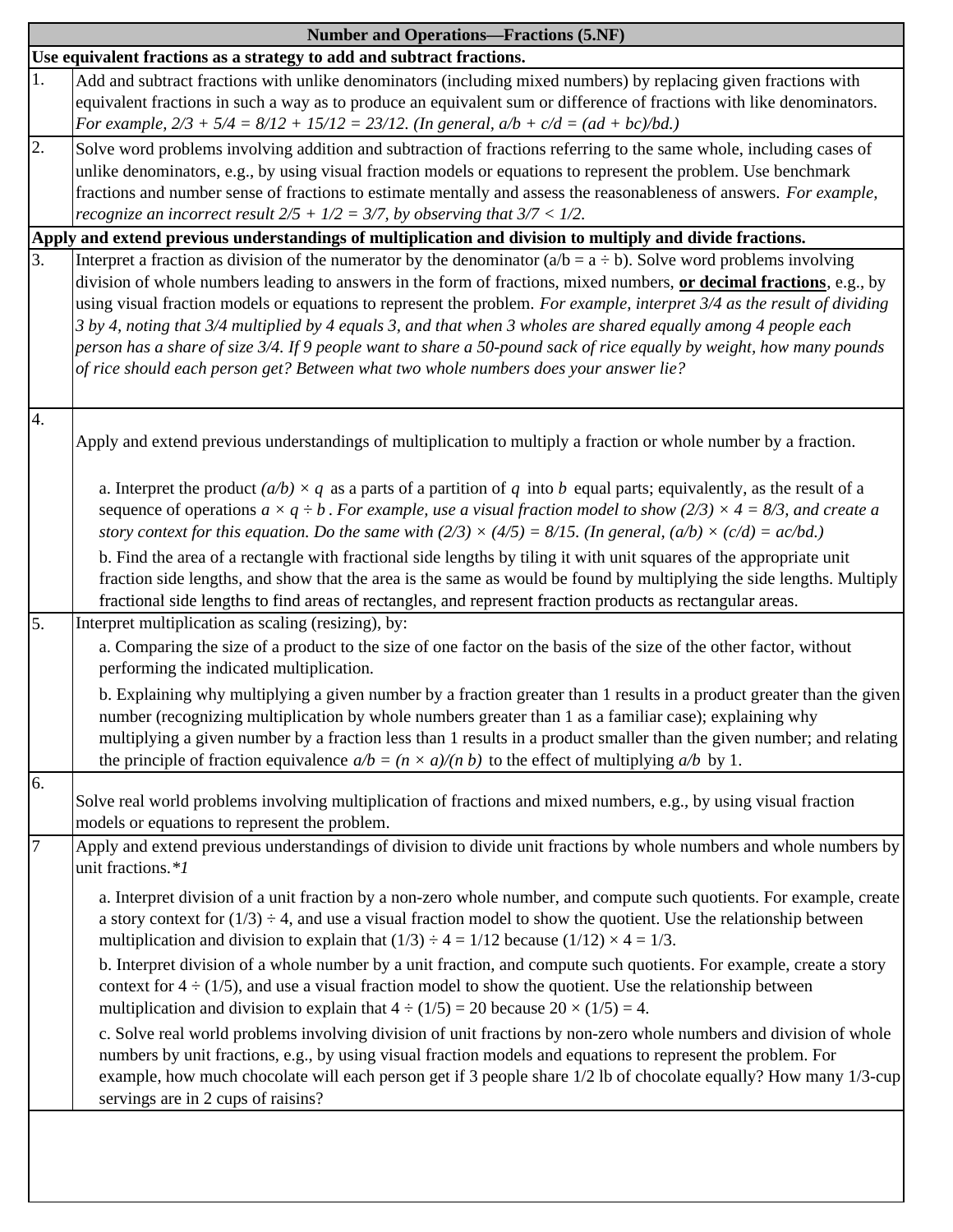|     | <b>Measurement and Data (5.MD)</b>                                                                                                                                                                                                                                                                                                                                                                                                                                                                                                                                                                                                                   |
|-----|------------------------------------------------------------------------------------------------------------------------------------------------------------------------------------------------------------------------------------------------------------------------------------------------------------------------------------------------------------------------------------------------------------------------------------------------------------------------------------------------------------------------------------------------------------------------------------------------------------------------------------------------------|
|     | Convert like measurement units within a given measurement system.                                                                                                                                                                                                                                                                                                                                                                                                                                                                                                                                                                                    |
| 1.  | Convert among different-sized standard measurement units within a given measurement system (e.g., convert 5 cm to<br>0.05 m), and use these conversions in solving multi-step, real world problems.                                                                                                                                                                                                                                                                                                                                                                                                                                                  |
|     | Represent and interpret data.                                                                                                                                                                                                                                                                                                                                                                                                                                                                                                                                                                                                                        |
| 2.  | Make a line plot to display a data set of measurements in fractions of a unit $(1/2, 1/4, 1/8)$ . Use operations on fractions<br>for this grade to solve problems involving information presented in line plots. For example, given different<br>measurements of liquid in identical beakers, find the amount of liquid each beaker would contain if the total amount in<br>all the beakers were redistributed equally.                                                                                                                                                                                                                              |
|     | Geometric measurement: understand concepts of volume and relate volume to multiplication and to addition.                                                                                                                                                                                                                                                                                                                                                                                                                                                                                                                                            |
| 3.  | Recognize volume as an attribute of solid figures and understand concepts of volume measurement.<br>a. A cube with side length 1 unit, called a "unit cube," is said to have "one cubic unit" of volume, and can be used<br>to measure volume.                                                                                                                                                                                                                                                                                                                                                                                                       |
|     | b. A solid figure which can be packed without gaps or overlaps using n unit cubes is said to have a volume of n<br>cubic units.                                                                                                                                                                                                                                                                                                                                                                                                                                                                                                                      |
| 4.  | Measure volumes by counting unit cubes, using cubic cm, cubic in, cubic ft, and improvised units.                                                                                                                                                                                                                                                                                                                                                                                                                                                                                                                                                    |
| 5.  | Relate volume to the operations of multiplication and addition and solve real world and mathematical problems<br>involving volume.                                                                                                                                                                                                                                                                                                                                                                                                                                                                                                                   |
|     | a. Find the volume of a right rectangular prism with whole-number side lengths by packing it with unit cubes, and<br>show that the volume is the same as would be found by multiplying the edge lengths, equivalently by multiplying<br>the height by the area of the base. Represent threefold whole-number products as volumes, e.g., to represent the<br>associative property of multiplication.                                                                                                                                                                                                                                                  |
|     | b. Apply the formulas $V = l \times w \times h$ and $V = b \times h$ for rectangular prisms to find volumes of right rectangular<br>prisms with whole-number edge lengths in the context of solving real world and mathematical problems.                                                                                                                                                                                                                                                                                                                                                                                                            |
|     | c. Recognize volume as additive. Find volumes of solid figures composed of two non-overlapping right rectangular<br>prisms by adding the volumes of the non-overlapping parts, applying this technique to solve real world problems.                                                                                                                                                                                                                                                                                                                                                                                                                 |
|     | Geometry (5.G)                                                                                                                                                                                                                                                                                                                                                                                                                                                                                                                                                                                                                                       |
|     | Graph points on the coordinate plane to solve real-world and mathematical problems.                                                                                                                                                                                                                                                                                                                                                                                                                                                                                                                                                                  |
| 1.  | Use a pair of perpendicular number lines, called axes, to define a coordinate system, with the intersection of the lines<br>(the origin) arranged to coincide with the 0 on each line and a given point in the plane located by using an ordered pair<br>of numbers, called its coordinates. Understand that the first number indicates how far to travel from the origin in the<br>direction of one axis, and the second number indicates how far to travel in the direction of the second axis, with the<br>convention that the names of the two axes and the coordinates correspond (e.g., x-axis and x-coordinate, y-axis and y-<br>coordinate). |
|     | Represent real world and mathematical problems by graphing points in the first quadrant of the coordinate plane, and<br>interpret coordinate values of points in the context of the situation.                                                                                                                                                                                                                                                                                                                                                                                                                                                       |
|     | Classify two-dimensional figures into categories based on their properties.                                                                                                                                                                                                                                                                                                                                                                                                                                                                                                                                                                          |
| 3.  | Understand that attributes belonging to a category of two-dimensional figures also belong to all subcategories of that<br>category. For example, all rectangles have four right angles and squares are rectangles, so all squares have four right<br>angles.                                                                                                                                                                                                                                                                                                                                                                                         |
| 3.1 | Distinguish among rectangles, parallelograms, and trapezoids.                                                                                                                                                                                                                                                                                                                                                                                                                                                                                                                                                                                        |
|     |                                                                                                                                                                                                                                                                                                                                                                                                                                                                                                                                                                                                                                                      |